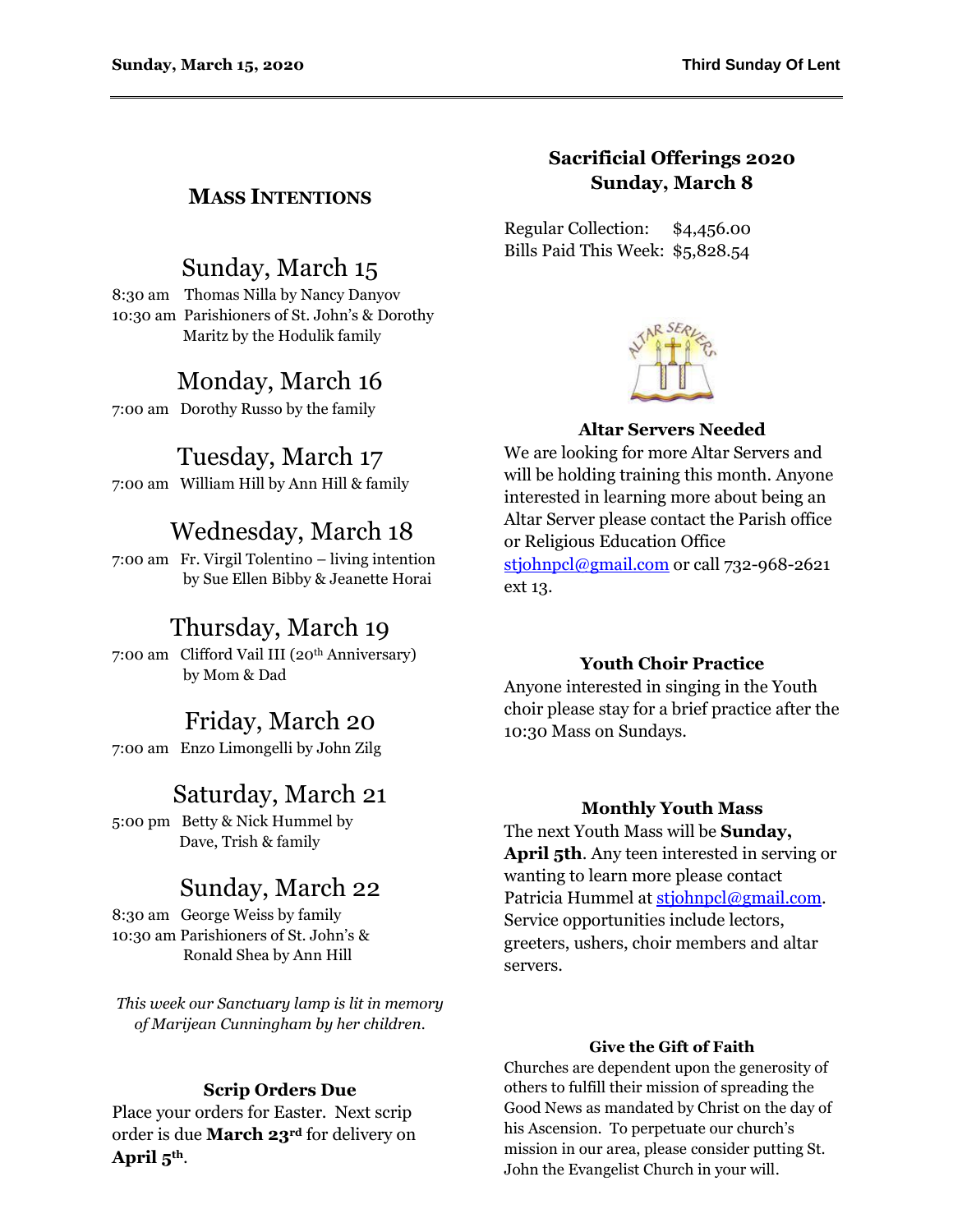**Bishop's Annual Appeal 2020**

To date, the Development Office has received pledges totaling \$ 8,510.26 and payments totaling \$ 6,234.68 from 49 parishioners. This represents 26.6% of your \$ 32,000.00 goal. Thank you for your efforts

## **Stewardship: A Way of Life**

*"Everyone who drinks this water will be thirsty again." John 4:13*

Jesus reminds us that material things, even something as basic as water, can never satisfy us for long. When we build our lives around material possessions we always want more. True Joy and Peace only comes when we follow Jesus; when we become more "God-centered" and less "self-centered".



## **Prayers for Our Service Members**

Please pray for the **Military** following parishioners who are currently serving in the Military:

**U.S. Navy Reserve Lt. Michael Bartilotti U.S. Army Pvt. Luke Harshaney U.S. Army Pvt. Raymond C. Pizzigoni U.S. Coast Guard Lt. Ed Sella U.S. Army Staff Sgt. Paul Frabizzio U.S. Marine Mer. Cpl. Thomas Tyler Lizak U.S. Army Pfc. Sean Parente U.S. Marine Pvt. Dante Parente U.S. Army 2nd Lt. Casey Wenzel U.S. Army Spec. 4 Timothy Francisco U.S. Marine LCpl. Stephen Wright U.S. Marine Pvt. José Citron U.S. Navy IT2 Kenneth Millman III**

If there are any other military members you would like to be included in our prayers, please contact the Parish Office.



## **Knights of Columbus Lenten Fish Fry** The Knights of Columbus

Friday Night Lenten Fish Frys are back! These are held each Friday night during Lent, **beginning Friday,**

**February 28th**. We serve from **5:30- 7:30 pm**. For those who don't enjoy fish, we will be serving a meatless Italian dinner option. Also new this year, join us for 5 Friday dinners and get the 6th FREE! Take out meals are available, call 732-968-2544. Credit cards are accepted. Proceeds from our events help us support St. John's & Our Lady of Fatima Parishes as well as local charities. Thank you for your support of Knights of Columbus Council #2544.

## **Children's Liturgy of the Word**

Children's Liturgy of the Word will be held during the 5:00 pm Mass on **Saturday, 3/22** and every Sunday during the 10:30 AM Mass. Following the Opening Prayer at Masses, all children PreK to 4th grade are invited to join our catechists to hear the Liturgy of the Word proclaimed in a childfriendly language.

## **Catholic Daughters "A Tribute to Elvis" Fundraiser**

Catholic Daughters Court Regina Coeli #940 Annual Fundraiser will be "A TRIBUTE TO ELVIS THROUGH THE YEARS" performed by Jim Barone. The event will be held on **Saturday, 4/25** at the **Columbian Club of Dunellen, 647 Grove Street**. Doors open at **6:00 pm** and the show will begin at **7:30 pm**. Limited seating is available. Cost is \$35.00 per person, which includes the entertainment, light snacks, dessert and coffee. You are welcome to bring food to this event. Contact Jayne Lendach 908-313- 5248 for reservations and to send payment.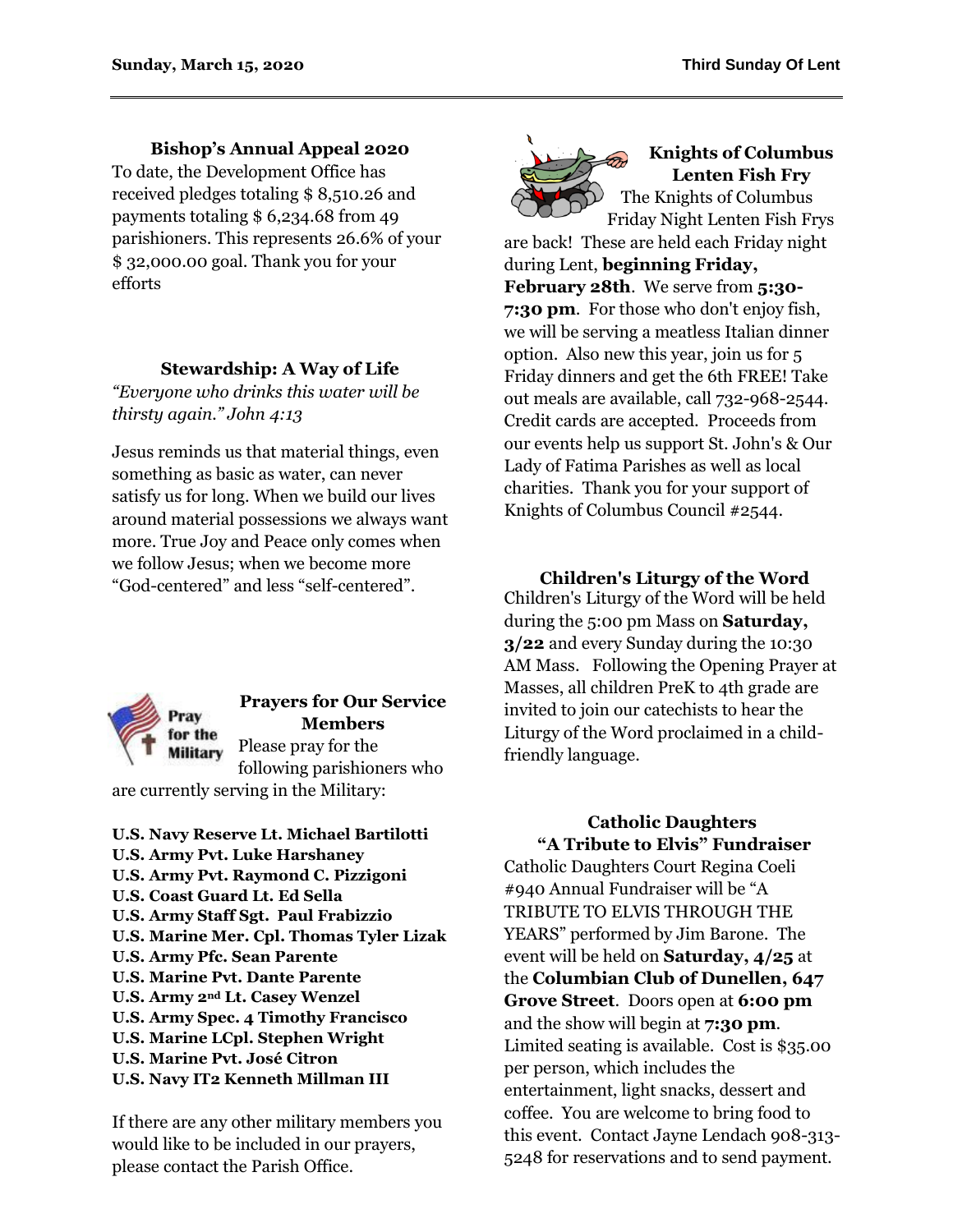## **Lenten Obligations**

- 1. The days of fast and abstinence are Ash Wednesday and Good Friday.
- 2. All other Fridays of Lent are days of abstinence.
- 3. The obligation of fast applies only to Catholics between the ages of 18 and 59. Fasting in the Catholic tradition means to limit oneself to one full meal and two smaller meals which together are not equal to a full meal, so as to experience hunger.
- 4. The obligation of abstinence applies to all Catholics who have reached the age of 14. Abstinence in the Catholic tradition means to abstain from meat.

## **Discover the Joy of being a Hospice Volunteer**

If you have a warm heart, a listening ear, and the gift of compassion, you can make a difference in the life of a hospice patient or family member. VNA Health Group is offering training for all individuals interested in becoming hospice volunteers in several counties throughout New Jersey. There are many rewards and opportunities available to hospice volunteers though home visitation, companionship, administrative support, pet therapy, or phone calls from one of our offices. Training will be provided by members of the VNAHG Hospice team on 3 consecutive Mondays: **March 23rd , 30th ,and April 6th** from **10 am till 3:00pm** at **VNA Health Group, 23 Main Street, Suite D1 Holmdel, NJ.**  Volunteers must attend all 3 sessions. **Advanced registration is required, please call Pauline De Palma, BSW (732) 224-6933.** For more information about VNAHG volunteer services visit [www.vnahg.org](http://www.vnahg.org/)

### **2020 Bishop's Annual Appeal** *Stepping Forward in Faith: Grace in Action*

By now you have received a letter from Bishop Checchio inviting your participation in the 2020 Bishop's Annual Appeal. The diocesan ministries supported by the Appeal directly impact many of the parishioners here in St. John's. Your gift provides formation opportunities for our catechists, youth and young adults. Among other important ministries, your sacrificial gift supports our renewed efforts in Evangelization & Communication. If you have yet to make your pledge to this year's Bishop's Annual Appeal, you will have the opportunity to do so next weekend, March 21/22, which has been designated as *Bishop's Annual Appeal In-Pew Weekend*. Please prayerfully consider a gift to the Bishop's Annual Appeal to help our parish reach its goal. If we can exceed our goal, 50% of the amount collected over goal will be returned to us in the form of a parish rebate. Just as important as our financial goal is our goal of reaching **100% participation**. Every gift, no matter the size, is important and greatly appreciated. Thank you.

## **The Diocese of Metuchen will observe "24 Hours for the Lord"**

In response to Pope Francis' universal call, a number of parishes in the Diocese of Metuchen will host "24 Hours for the Lord," beginning **March 20**. All are invited to deepen their friendship and spend time with the Lord in Eucharistic Adoration and the Sacrament of Penance, as they take a more intentional and serious walk with Him during this holy season of Lent. To view the full schedule of times and locations for "24 Hours for the Lord," please visit: [www.diometuchen.org/24HoursForTheLor](http://www.diometuchen.org/24HoursForTheLord) [d.](http://www.diometuchen.org/24HoursForTheLord) For more information about individual events at each location, please contact the

parish directly.